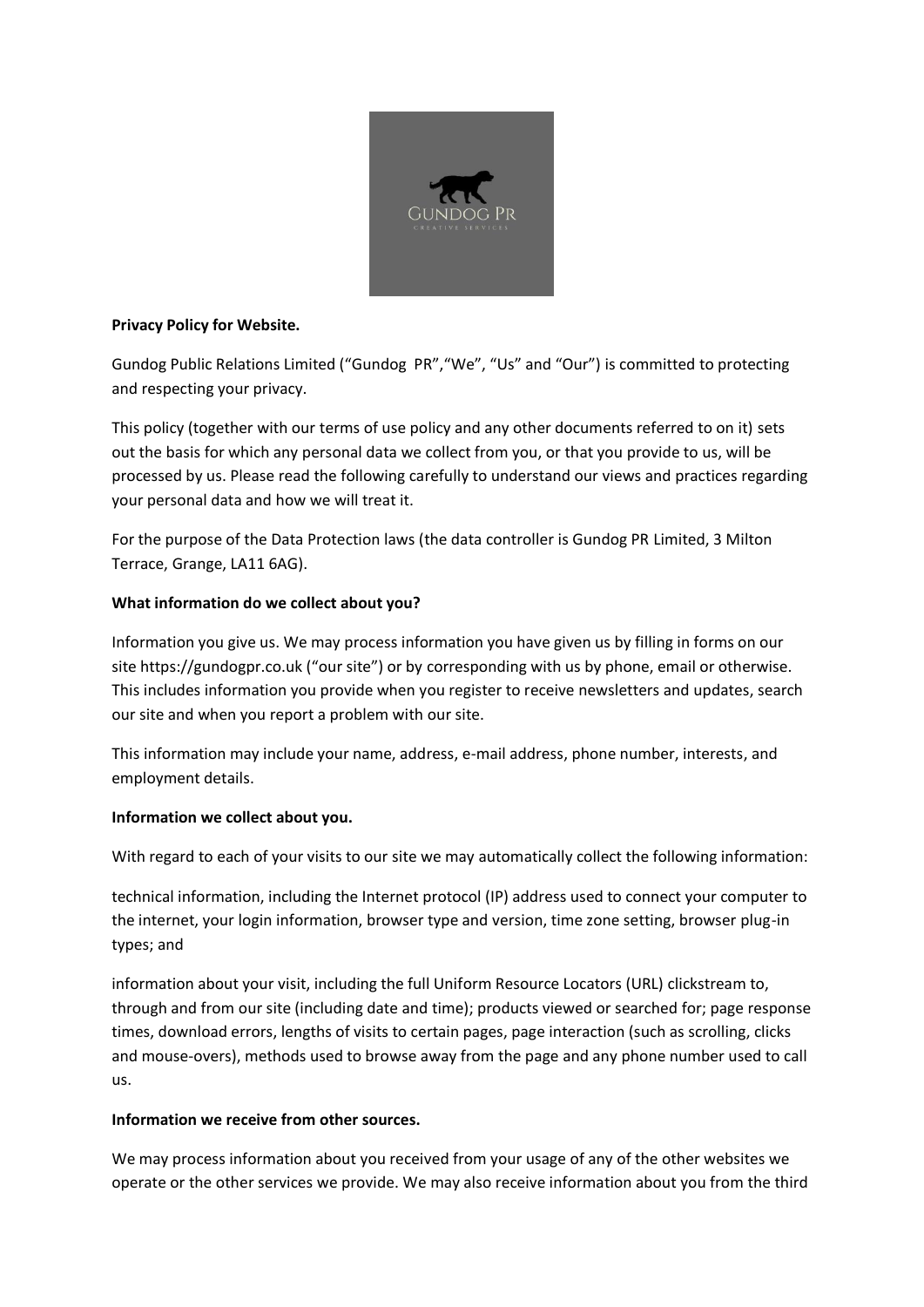parties we work closely with (including, for example, business partners, sub-contractors in technical, payment and delivery services, advertising networks, analytical providers, search information providers and credit reference agencies).

Please avoid supplying us with any other person's personal data, unless we have requested you to do so.

### **Purpose – how will we use your personal information?**

We will only use your information when it is fair and lawful to do so. Most commonly, we will use your personal information in the following circumstances:

Where it is necessary for our legitimate interests (or those of a third party) namely providing you with information that you request and with updates and marketing materials and enabling the management of all matters relating to our business, but only where your interests and fundamental rights do not override those interests.

Where you have given your consent and that consent has not subsequently been withdrawn by you.

We may also use your personal information in the following circumstances, which are likely to be rare:

Where we need to protect your interests (or someone's interests).

Where it is needed in the public interest.

The information we collect about you may be used in the following ways,

Information you give us.

to carry out our obligations to you and to provide you with the information and services that you request from us;

to invite you to events or seminars that may be of interest to you;

to provide you with updates about the marketplace and other topics that may be of interest to you;

for marketing and advertising purposes; and

to ensure that content for our site is presented in the most effective manner for you and for your computer.

### **Information we collect about you.**

We will use this information:

to administer our site and for internal operations, including troubleshooting, data analysis, testing, research, statistical and survey purposes;

to improve our site to ensure that content is presented in the most effective manner for you and for your computer;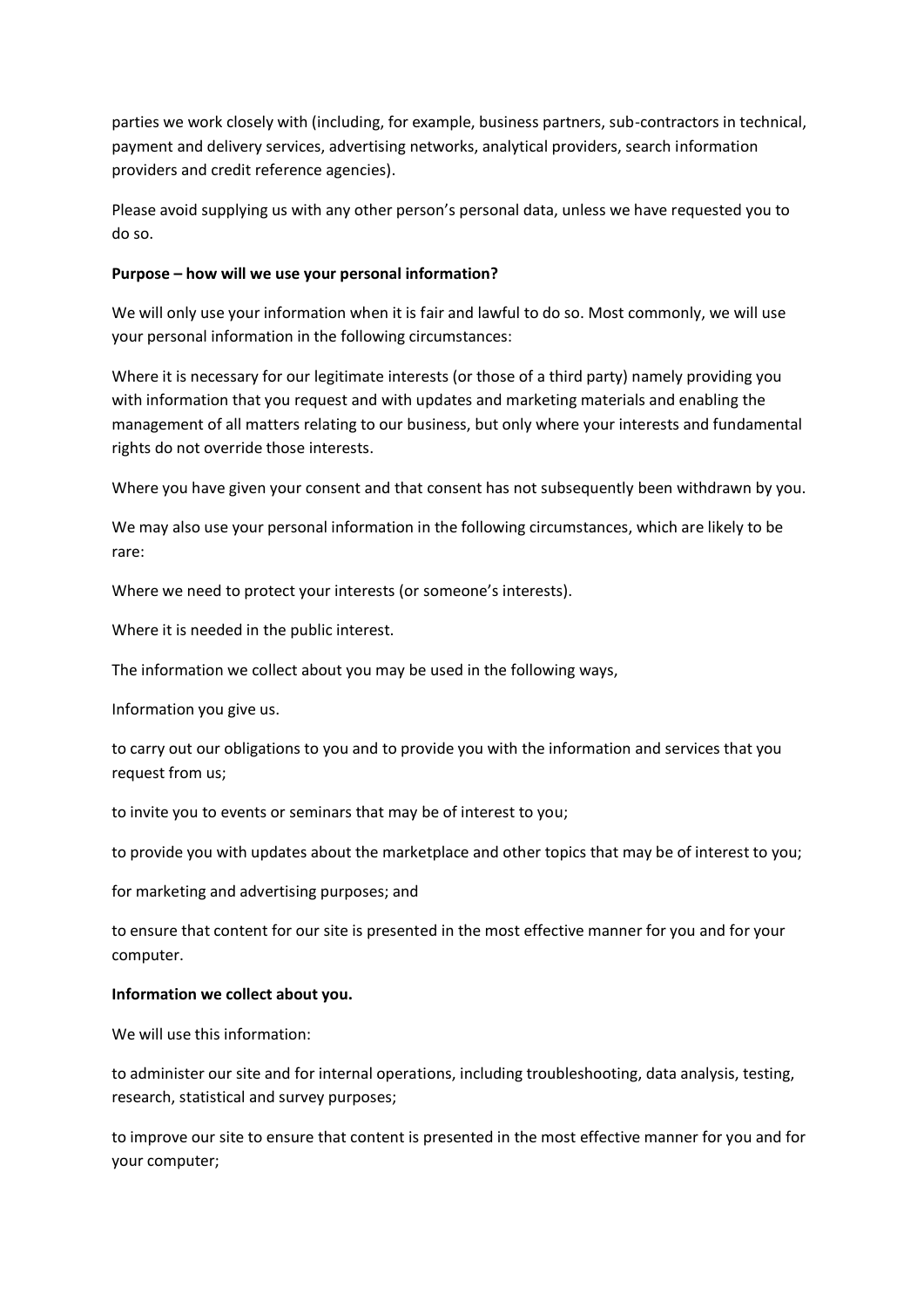to allow you to participate in interactive features of our service, when you choose to do so;

as part of our efforts to ensure the security of our website and services.

### **Information we receive from other sources.**

We may use this information combined with information you give to us and information we collect about you for the purposed set out above (depending on the types of information we receive).

## **Disclosure of your information.**

We may share your personal information with any member of our group, which means our subsidiaries, our ultimate holding company and its subsidiaries, as defined in section 1159 of the UK Companies Act 2006, where this is reasonably necessary, for the purposes set out in the policy.

We may share your information to third parties where this is reasonably necessary, for the purposes set out in the policy including:

Business partners, suppliers and sub-contractors for the performance of any contract we enter into with them or you.

Analytics and search engine providers that assist us in the improvement and optimisation of our site.

## **We may disclose your personal information to third parties:**

In the event that we sell or buy any business or assets, in which case we may disclose your personal data to the prospective seller or buyer of such business or assets.

If Gundog Public Relations Limited or substantially all of its assets are acquired by a third party, in which case personal data held by it about its clients and contacts will be one the transferred assets.

If we are under a duty to disclose or share your personal data in order to comply with any legal obligation, or in order to enforce or apply our terms of business and other agreements from time to time; or to protect the rights, property, or safety of Gundog PR our customers, or others. This includes exchanging information with other companies and organisation for the purposes of fraud protection and credit risk reduction.

# **Transfer and storage of data.**

The personal information you provide to us may be transferred and stored outside of the European Economic Area ("EEA") for the purposes of things such as carrying out administration, the fulfilment of your order, the processing of your payment details and the provision of support services. Any personal information transferred will receive an adequate level of protection as required by the Data Protection laws. Third parties will only process your personal information on our instructions and in the agreement that the information is kept secure and confidential

Any personal information transferred will receive an adequate level of protection as required by the Data Protection laws. Where any transfer is made to a country outside of the EEA and the European Commission has not made an adequacy decision in relation to the laws of that country we will ensure that appropriate safeguards are in place prior to any transfer of your data. Those safeguards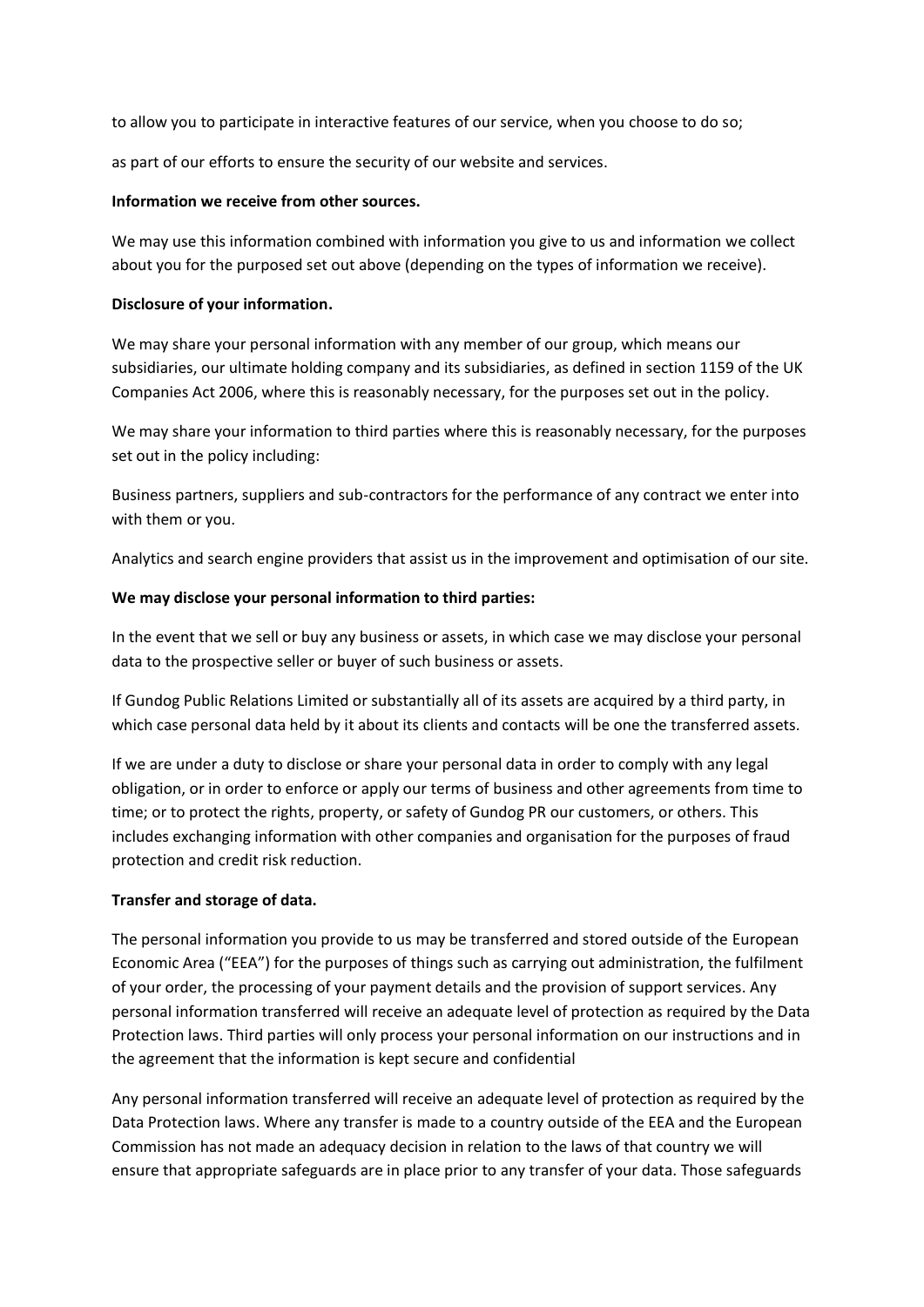are likely to consist of either the use of standard data protection clauses adopted or approved by the European Commission or transfer to a US based recipient which is a member of the EU-US Privacy Shield self-certification arrangement or an equivalent regime.

## **Data Subject Rights.**

Under certain circumstances, the law permits that you have the right to:

Access your information.

You are entitled to request access to the information we hold about you (known as a 'data subject access request'). You are entitled to receive a copy of the personal information we hold about you and to check that it is being lawfully processed.

Correct your information.

If the information we hold for you is incomplete or incorrect, you have the right to request a correction.

Request erasure.

Where there are no reasons for continuing the processing of your personal information, you are able to request the removal or deletion of the personal information.

Object to processing.

Where the firm relies on legitimate interest for the processing of your personal information, or for the purposes of direct marketing, you have the right to object to the processing.

Request the restriction of processing.

You are entitled to request for a suspension for the processing of your personal information, for example, if you are awaiting the reasons for the processing of the information or require us to establish its accuracy.

Transfer your personal information.

You are able to request the transfer of your personal information to another party.

It is important that the personal information we hold for you is accurate and up to date. If you would like to review, verify, correct or request erasure of your personal information, object to the processing of your personal data or request that we transfer a copy of your personal information to another party, please contact; [info@gundogpr.co.uk](mailto:info@gundogpr.co.uk)

### **No fee.**

These rights are available to you at no cost; however we may charge a reasonable fee where a request is deemed to be excessive or unfounded. In such circumstances, we may otherwise refuse to comply with the request.

**How long is your personal data retained?**